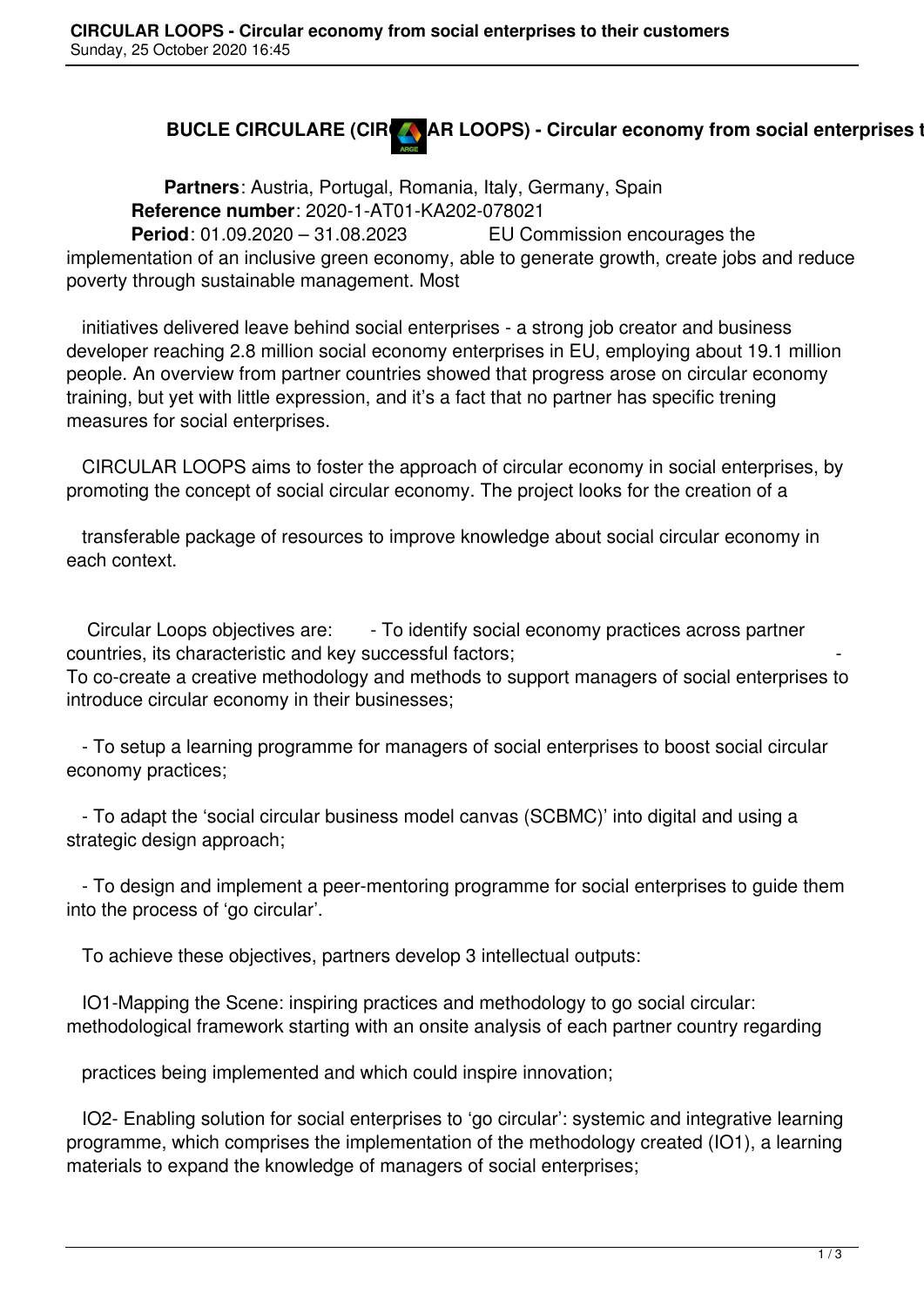IO3 - Peer-mentoring programme: group mentoring process to support and advise managers of social enterprises to implement circular economy principles in their businesses.

Circular Loops expected results are:

 - 35 inspiring practices from social enterprises to incorporate circular economy documented in 1 catalogue

 - 20 techniques which compose 1 methodology for development of circular economy in social enterprises

- 1 online learning platform for digital learning, embedding the process of 'go circular'

- 1 course curricula to guide the learning programme

 - 12 face-to-face materials, 18 online materials and 1 step-by-step process available through the online learning platform, composing 1 learning programme to boost circular economy

for social enterprises

 - 1 board game by challenging managers of social enterprises and mentors to develop and monitor the process

 - 6 specific resources for mentors within 1 peer-mentoring programme created to support directly managers of social enterprises, covering group mentoring (goal-oriented model/

structure) and packed into 1 instruction manual for mentors

 -1 instruction guide for social enterprises, on how to use the methodology, methods and the game

- 24 social enterprises involved in the collection and validation of inspiring practices

- 72 consumers involved in the research phase (IO1)

- 36 experts in the field involved in the validation of IO1

- 108 managers of social enterprises engaged in the learning programme

- 6 trainers involved

- 18 volunteer mentors involved

 - 235 stakeholders, managers of social enterprises, experts in circular economy and social business, adult educators, business advisors, advocates, policy-makers, among others, in